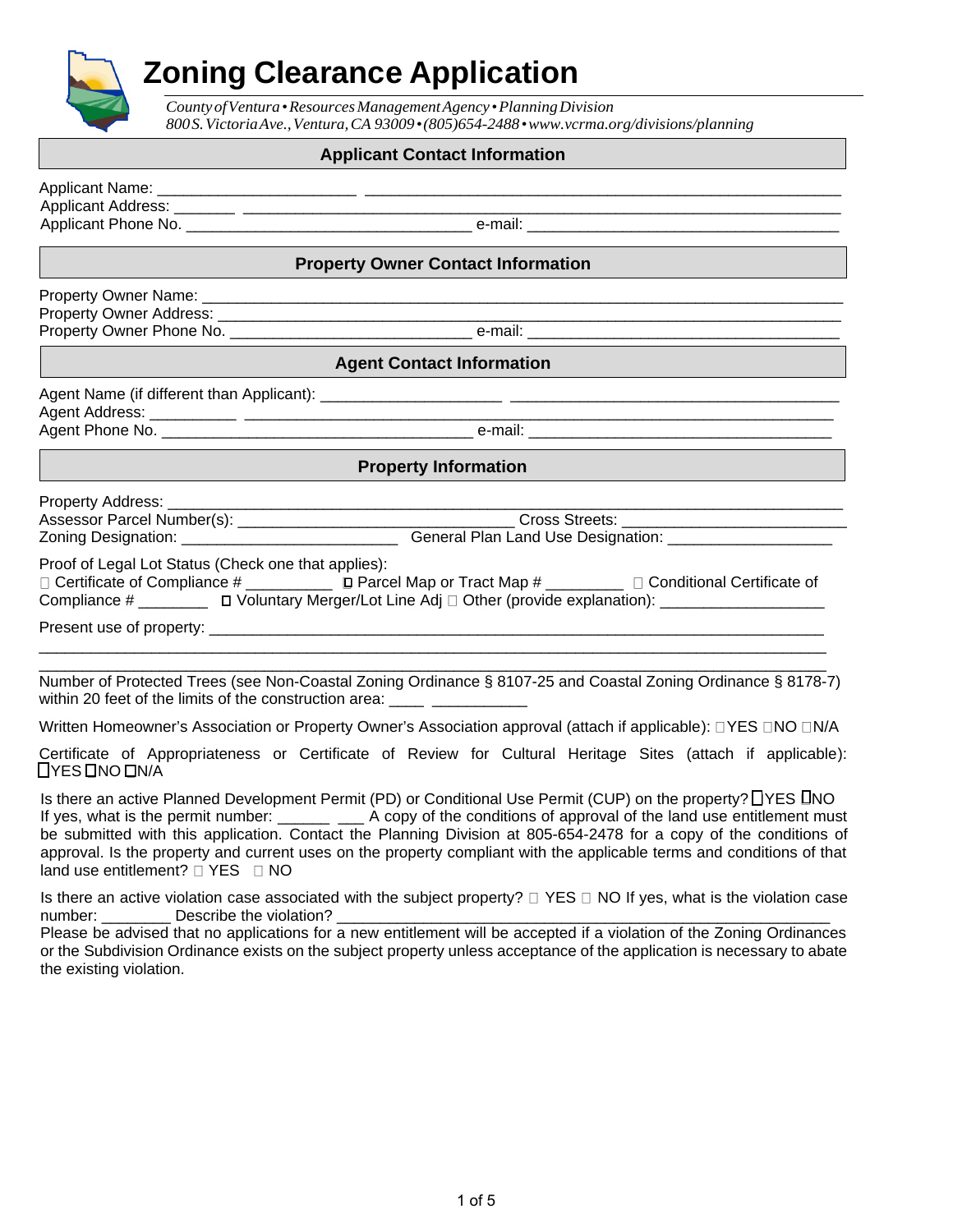#### **Project Information**

Check type of Zoning Clearance applied for (more than one may be checked):

- □ New Principal/Accessory Agricultural Structure(s)
- $\Box$  New Residential Units (e.g., single-family dwelling)
- Accessory Dwelling Unit (ADU) (attached or detached)
- Junior ADU
- □ Additions to Existing Buildings/Structures
- □ Accessory Residential Structure(s) (e.g., carports, decks, spas, sheds, animal shade structures, fireplaces, ground-mounted photovoltaic systems, non-commercial antenna, and the like)
- Demolition of Structure(s)
- Ministerial Oil and Gas Well(s)
- □ Emergency Shelter Zoning Clearance
- □ Residential High-Density Zoning Clearance

Proposed Use and/or Structure No. 1: \_\_\_\_\_\_\_\_\_\_\_\_\_\_\_\_\_\_\_\_\_\_\_\_\_\_\_\_\_\_\_\_\_\_\_\_\_\_\_\_\_\_\_\_\_\_\_\_\_\_\_\_\_\_\_\_\_\_\_\_

Proposed Use and/or Structure No. 2: \_\_\_\_\_\_\_\_\_\_\_\_\_\_\_\_\_\_\_\_\_\_\_\_\_\_\_\_\_\_\_\_\_\_\_\_\_\_\_\_\_\_\_\_\_\_\_\_\_\_\_\_\_\_\_\_\_\_\_\_

Proposed Use and/or Structure No. 3: \_\_\_\_\_\_\_\_\_\_\_\_\_\_\_\_\_\_\_\_\_\_\_\_\_\_\_\_\_\_\_\_\_\_\_\_\_\_\_\_\_\_\_\_\_\_\_\_\_\_\_\_\_\_\_\_\_\_\_\_

For dwellings, number of existing bedrooms: \_\_\_\_ Proposed number of additional bedrooms: \_\_\_\_\_

Number of existing covered parking spaces (i.e., carport, garage): \_\_\_\_ Number of existing uncovered marked parking spaces: \_\_\_\_

Total landscape area (sq. ft.): \_\_\_\_\_\_\_\_ Is the landscape area entirely new? DYES DNO DN/A Is the landscape area a retrofit?  $\Box$  YES  $\Box$ NO  $\Box$ N/A Include all proposed surface area of water features, including pools and spas.

Provide a full description of the proposed project: \_\_\_\_\_\_\_\_\_\_\_\_\_\_\_\_\_\_\_\_\_\_\_\_\_\_\_\_

 $\_$  ,  $\_$  ,  $\_$  ,  $\_$  ,  $\_$  ,  $\_$  ,  $\_$  ,  $\_$  ,  $\_$  ,  $\_$  ,  $\_$  ,  $\_$  ,  $\_$  ,  $\_$  ,  $\_$  ,  $\_$  ,  $\_$  ,  $\_$  ,  $\_$  ,  $\_$  ,  $\_$  ,  $\_$  ,  $\_$  ,  $\_$  ,  $\_$  ,  $\_$  ,  $\_$  ,  $\_$  ,  $\_$  ,  $\_$  ,  $\_$  ,  $\_$  ,  $\_$  ,  $\_$  ,  $\_$  ,  $\_$  ,  $\_$  , Detail any improvements to the premises and/or buildings/structures necessary to complete the proposed project. These improvements may include, but are not limited to, new electrical/electrical upgrades or plumbing, installation of outdoor lighting, installation of fencing, installation of landscaping or removal of trees:

\_\_\_\_\_\_\_\_\_\_\_\_\_\_\_\_\_\_\_\_\_\_\_\_\_\_\_\_\_\_\_\_\_\_\_\_\_\_\_\_\_\_\_\_\_\_\_\_\_\_\_\_\_\_\_\_\_\_\_\_\_\_\_\_\_\_\_\_\_\_\_\_\_\_\_\_\_\_\_\_\_\_\_\_\_\_\_\_\_\_\_\_ \_\_\_\_\_\_\_\_\_\_\_\_\_\_\_\_\_\_\_\_\_\_\_\_\_\_\_\_\_\_\_\_\_\_\_\_\_\_\_\_\_\_\_\_\_\_\_\_\_\_\_\_\_\_\_\_\_\_\_\_\_\_\_\_\_\_\_\_\_\_\_\_\_\_\_\_\_\_\_\_\_\_\_\_\_\_\_\_\_\_\_\_  $\_$  ,  $\_$  ,  $\_$  ,  $\_$  ,  $\_$  ,  $\_$  ,  $\_$  ,  $\_$  ,  $\_$  ,  $\_$  ,  $\_$  ,  $\_$  ,  $\_$  ,  $\_$  ,  $\_$  ,  $\_$  ,  $\_$  ,  $\_$  ,  $\_$  ,  $\_$  ,  $\_$  ,  $\_$  ,  $\_$  ,  $\_$  ,  $\_$  ,  $\_$  ,  $\_$  ,  $\_$  ,  $\_$  ,  $\_$  ,  $\_$  ,  $\_$  ,  $\_$  ,  $\_$  ,  $\_$  ,  $\_$  ,  $\_$  ,

 $\_$  ,  $\_$  ,  $\_$  ,  $\_$  ,  $\_$  ,  $\_$  ,  $\_$  ,  $\_$  ,  $\_$  ,  $\_$  ,  $\_$  ,  $\_$  ,  $\_$  ,  $\_$  ,  $\_$  ,  $\_$  ,  $\_$  ,  $\_$  ,  $\_$  ,  $\_$  ,  $\_$  ,  $\_$  ,  $\_$  ,  $\_$  ,  $\_$  ,  $\_$  ,  $\_$  ,  $\_$  ,  $\_$  ,  $\_$  ,  $\_$  ,  $\_$  ,  $\_$  ,  $\_$  ,  $\_$  ,  $\_$  ,  $\_$  ,

Continue to Development Data Table on the next page.

Page **9** of **12**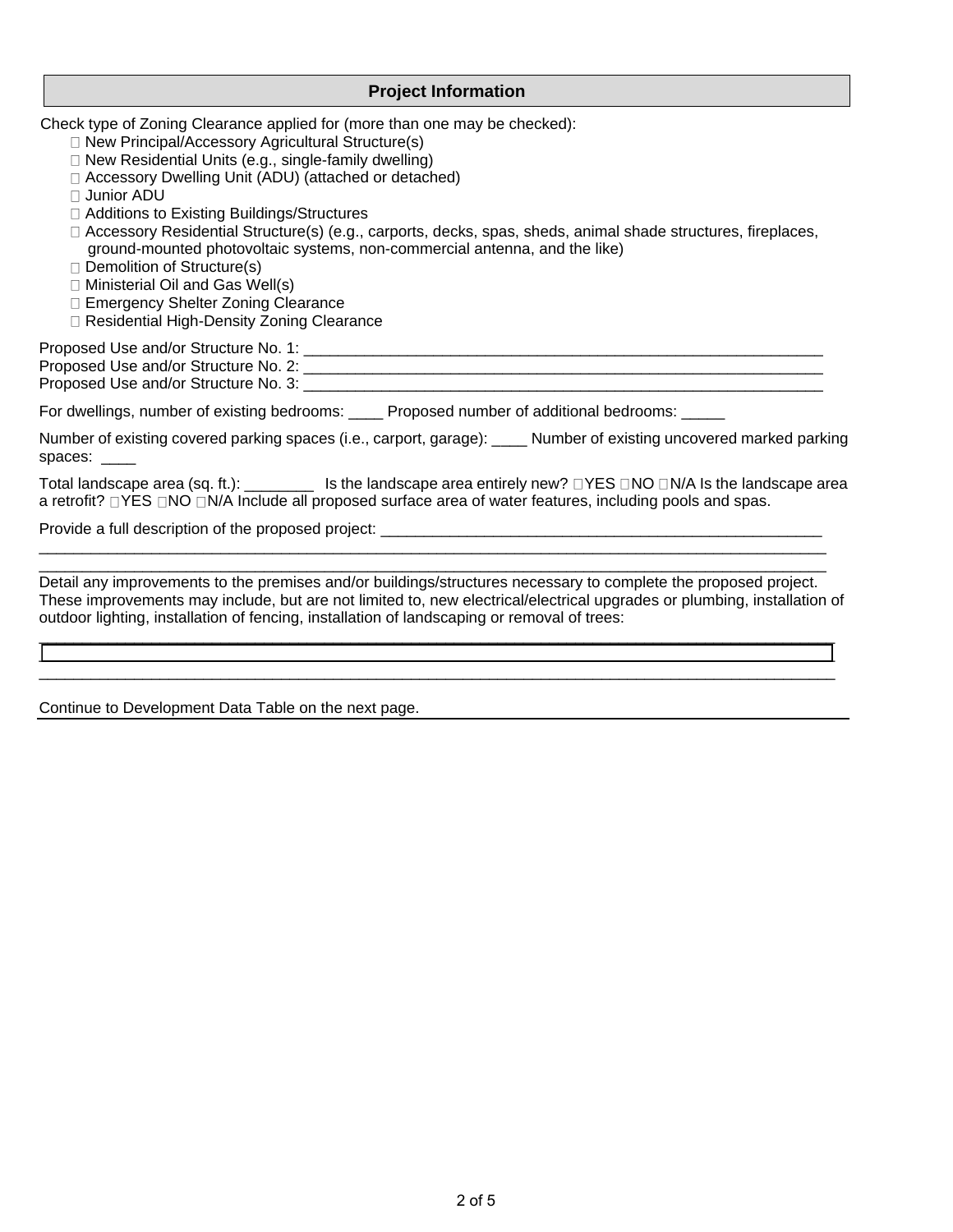### **DEVELOPMENT DATA TABLE (Required)**

Applicant completes the table below and provides it with the Zoning Clearance application.

| <b>Existing Principal Structures and/or Uses</b> | Footprint<br>in Sq. Ft. | <b>Gross Floor Area</b><br>all floors & Levels |
|--------------------------------------------------|-------------------------|------------------------------------------------|
|                                                  |                         |                                                |
|                                                  |                         |                                                |
|                                                  |                         |                                                |
|                                                  |                         |                                                |
|                                                  |                         |                                                |
| <b>TOTAIS</b>                                    |                         |                                                |

| <b>Existing Detached Accessory Structures and/or Uses</b> | Footprint<br>in Sq. Ft. | <b>Gross Floor Area</b><br>all floors & Levels |
|-----------------------------------------------------------|-------------------------|------------------------------------------------|
|                                                           |                         |                                                |
|                                                           |                         |                                                |
|                                                           |                         |                                                |
|                                                           |                         |                                                |
| <b>TOTALS</b>                                             |                         |                                                |

| <b>Proposed Principal Structures and/or Uses</b> | <b>Footprint</b><br>in Sq. Ft. | <b>Gross Floor Area</b><br>all floors & Levels |
|--------------------------------------------------|--------------------------------|------------------------------------------------|
|                                                  |                                |                                                |
|                                                  |                                |                                                |
|                                                  |                                |                                                |
|                                                  |                                |                                                |
|                                                  |                                |                                                |
| <b>TOTALS</b>                                    |                                |                                                |

| <b>Proposed Detached Accessory Structures and/or Uses</b> | <b>Footprint</b><br>in Sq. Ft. | <b>Gross Floor Area</b><br>all floors & Levels |
|-----------------------------------------------------------|--------------------------------|------------------------------------------------|
|                                                           |                                |                                                |
|                                                           |                                |                                                |
|                                                           |                                |                                                |
|                                                           |                                |                                                |
|                                                           |                                |                                                |
| <b>TOTALS</b>                                             |                                |                                                |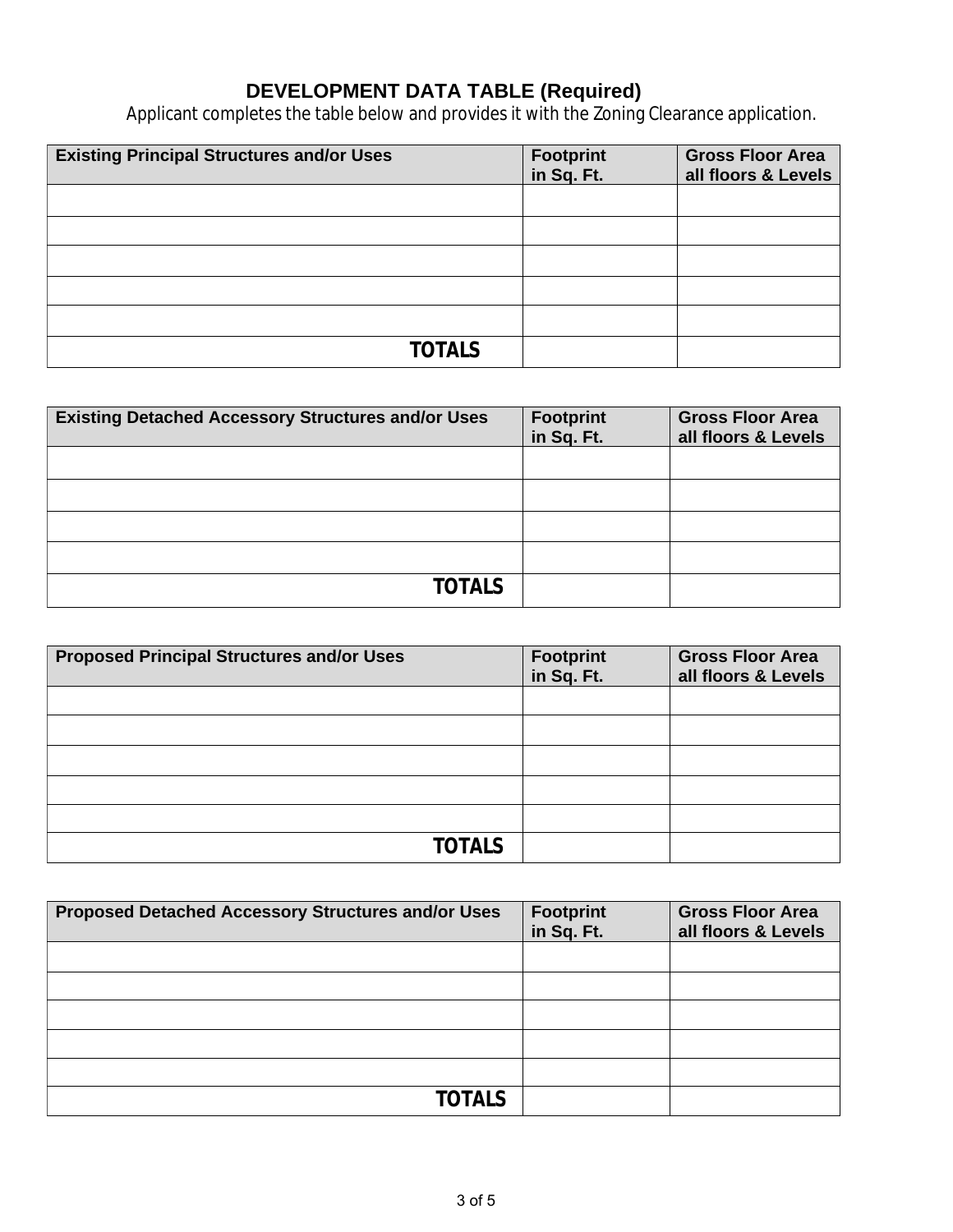#### **Acknowledgement and Signature of Applicant and Property owner**

#### **AFFIDAVIT OF APPLICANT**

I hereby certify, under penalty of perjury, that I have personal knowledge of the information stated in this application and that the information provided in this application and all required documentation to this application is true and correct. I further certify that this application has been prepared in compliance with the Ventura County Ordinance Code. I also understand and acknowledge that the information provided in this application may be public information and subject to disclosure under the California Public Records Act.

Applicant Signature: \_\_\_\_\_\_\_\_\_\_\_\_\_\_\_\_\_\_\_\_\_\_\_\_\_\_\_\_\_\_\_\_\_\_\_\_\_\_\_\_\_\_\_\_\_\_\_\_\_\_\_\_\_Date: \_\_\_\_\_\_\_\_\_\_\_\_\_\_\_\_\_

#### **AFFIDAVIT OF PROPERTY OWNER**

I hereby certify, under penalty of perjury, that I am the property owner or am authorized by the property owner(s) to submit this application (by submitting a signed Agent Authorization Form). I further certify that this application has been prepared in compliance of the Ventura County Ordinance Code, that the application materials are being submitted as a formal application for the request noted on this application and that the statements and information above and on other application documents referred to are, to the best of my knowledge and belief, in all respects true and correct. I hereby understand and acknowledge that I will be responsible for paying all applicable fees, and I understand that the payment of such fees does not entitle me to approval of this application and that no refunds will be made. I further certify that this application has been prepared in compliance of the Ventura County Ordinance Code.

Property Owner Signature:  $\Box$ 

#### **Add more pages as necessary to accommodate signatures of all property owners.**

| <b>For Planning Staff Use Only</b>                                                                  |                   |                                    |  |  |  |  |
|-----------------------------------------------------------------------------------------------------|-------------------|------------------------------------|--|--|--|--|
| Date Received/Paid:                                                                                 | Legal Lot Status: | Lot Size:<br>(sq. ft.)<br>(acres)  |  |  |  |  |
| Zoning:                                                                                             | Overlay Zone:     | General Plan Land Use Designation: |  |  |  |  |
| Sq. ft. of Gross Floor Area Ministerially Allowed for Structure:<br>Area Plan Land Use Designation: |                   |                                    |  |  |  |  |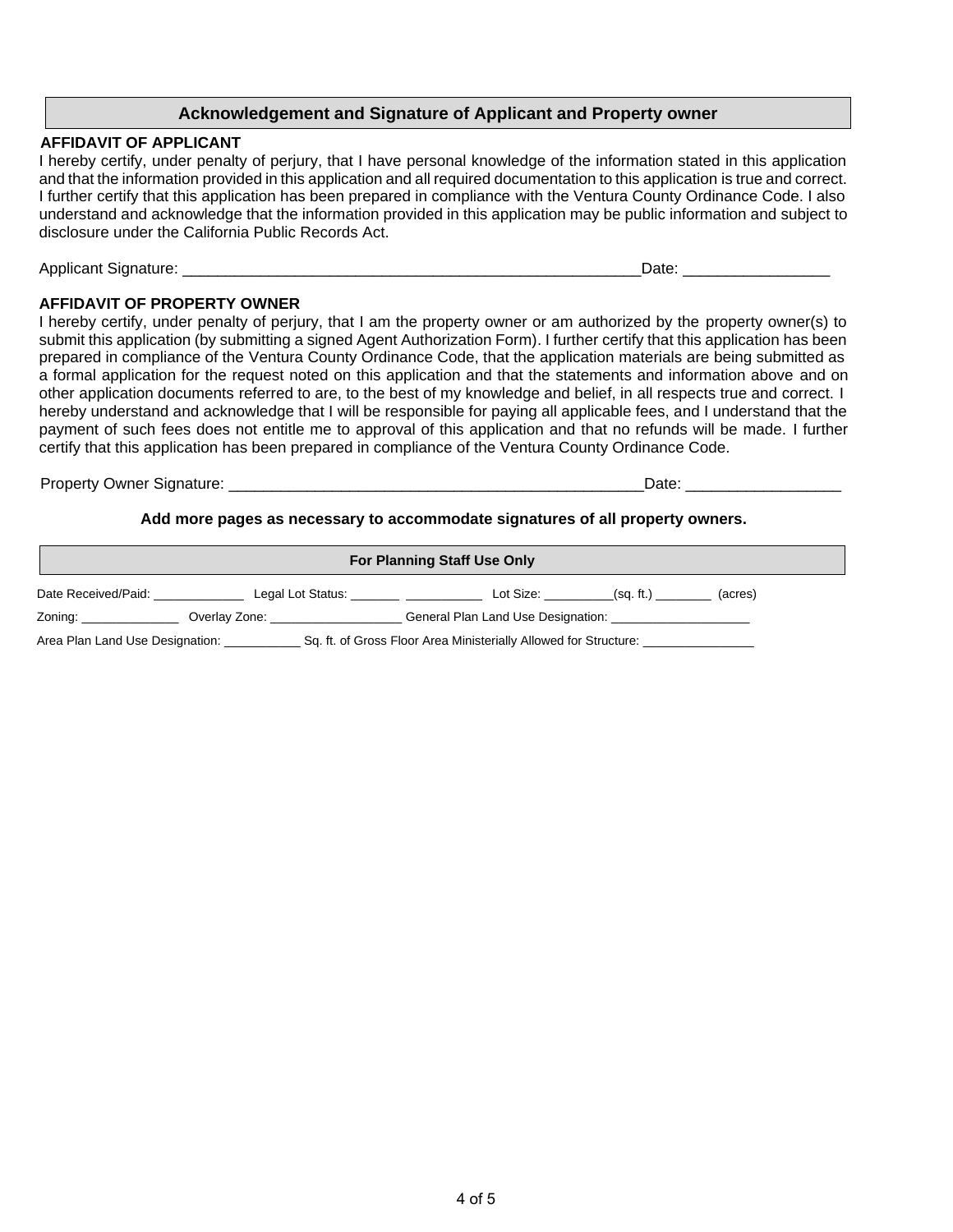

# **Applicant Checklist Zoning Clearance Application Materials**

**The below checklist attests that you provided the following materials in your application.**

| <b>Materials</b>                       |                            | <b>Required Application Materials and Additional Information</b>                                                                                                                                                                                                                                                                                                                                                                                                                                                                                                                   |  |  |  |
|----------------------------------------|----------------------------|------------------------------------------------------------------------------------------------------------------------------------------------------------------------------------------------------------------------------------------------------------------------------------------------------------------------------------------------------------------------------------------------------------------------------------------------------------------------------------------------------------------------------------------------------------------------------------|--|--|--|
| <b>Provided</b>                        |                            |                                                                                                                                                                                                                                                                                                                                                                                                                                                                                                                                                                                    |  |  |  |
|                                        |                            |                                                                                                                                                                                                                                                                                                                                                                                                                                                                                                                                                                                    |  |  |  |
| <b>YES</b>                             | <b>NO</b>                  | Description of Materials and Information to Be Provided                                                                                                                                                                                                                                                                                                                                                                                                                                                                                                                            |  |  |  |
|                                        | <b>GENERAL INFORMATION</b> |                                                                                                                                                                                                                                                                                                                                                                                                                                                                                                                                                                                    |  |  |  |
| $\Box$                                 | $\Box$                     | Zoning Clearance Application filled out completely with required signatures?                                                                                                                                                                                                                                                                                                                                                                                                                                                                                                       |  |  |  |
| $\Box$                                 | $\Box$                     | Tree Permit Application also submitted if the project involves the pruning (beyond specified limits),<br>removal, trenching, excavation, or other encroachment into the protected zone (5 feet outside the<br>canopy's edge and a minimum of 15 feet from the trunk) of protected trees?                                                                                                                                                                                                                                                                                           |  |  |  |
|                                        |                            | Does this application include:                                                                                                                                                                                                                                                                                                                                                                                                                                                                                                                                                     |  |  |  |
| $\Box$                                 | $\Box$                     | Applicant name and contact information? Applicant signed application?                                                                                                                                                                                                                                                                                                                                                                                                                                                                                                              |  |  |  |
| $\Box$                                 | $\Box$                     | Property owner name and contact information? Property owner signed application?                                                                                                                                                                                                                                                                                                                                                                                                                                                                                                    |  |  |  |
| $\Box$                                 | $\Box$                     | Assessor's Parcel Number(s) for the proposed site?                                                                                                                                                                                                                                                                                                                                                                                                                                                                                                                                 |  |  |  |
| $\Box$                                 | $\Box$                     | Property address for the proposed site?                                                                                                                                                                                                                                                                                                                                                                                                                                                                                                                                            |  |  |  |
| $\Box$                                 | $\Box$                     | Zone and General Plan land use designation?                                                                                                                                                                                                                                                                                                                                                                                                                                                                                                                                        |  |  |  |
| $\Box$                                 | $\Box$                     | Demonstration of legal lot?                                                                                                                                                                                                                                                                                                                                                                                                                                                                                                                                                        |  |  |  |
| $\Box$                                 | $\Box$                     | Development Data Table filled out?                                                                                                                                                                                                                                                                                                                                                                                                                                                                                                                                                 |  |  |  |
| $\Box$                                 | $\Box$                     | Copy of Conditions of Approval for any approved, active land use permit that runs with the<br>subject property?                                                                                                                                                                                                                                                                                                                                                                                                                                                                    |  |  |  |
| $\Box$                                 | $\Box$                     | Full description of proposed project?                                                                                                                                                                                                                                                                                                                                                                                                                                                                                                                                              |  |  |  |
| $\Box$                                 | $\Box$                     | Zoning Clearance fees have been paid in full?                                                                                                                                                                                                                                                                                                                                                                                                                                                                                                                                      |  |  |  |
| $\Box$                                 | $\Box$                     | Agent Authorization form (if applicable)?                                                                                                                                                                                                                                                                                                                                                                                                                                                                                                                                          |  |  |  |
| $\Box$                                 | $\Box$                     | Digital Copies of Site Plan, Floor Plans of all levels and floors, and Elevations of any new<br>structures. Plan must include the information listed on the accompanying "Standards for<br>Required Site Plans, Floor Plans and Elevations."                                                                                                                                                                                                                                                                                                                                       |  |  |  |
| $\Box$                                 | $\Box$                     | Digital Copies of Landscape Plans. When over 500 square feet of landscape area is proposed,<br>it must be identified on the site plan. "Landscape area" means the total horizontal surface area<br>dedicated to plant installation (including adjacent ground that provides space for the plants'<br>establishment), plus the horizontal surface of any water features, that includes surface area of<br>pool and spa. For more information, please see the Model Water Efficient Landscape Ordinance<br>handout at https://vcrma.org/permit-application-information-and-handouts. |  |  |  |
| $\Box$                                 | $\Box$                     | Digital photos of structure(s) where exterior remodeling is proposed is helpful, but not required.                                                                                                                                                                                                                                                                                                                                                                                                                                                                                 |  |  |  |
| $\Box$                                 | $\Box$                     | Digital copies of all application materials? A digital copy of the application, plans, agent<br>authorization form, and any supplemental materials shall be uploaded into Citizen's Access at<br>the time of application submittal.                                                                                                                                                                                                                                                                                                                                                |  |  |  |
| $\Box$                                 | $\Box$                     | Have you provided supplemental materials? If so, list the supplemental materials provided in<br>the space below.                                                                                                                                                                                                                                                                                                                                                                                                                                                                   |  |  |  |
| List of Additional<br><b>Materials</b> |                            |                                                                                                                                                                                                                                                                                                                                                                                                                                                                                                                                                                                    |  |  |  |